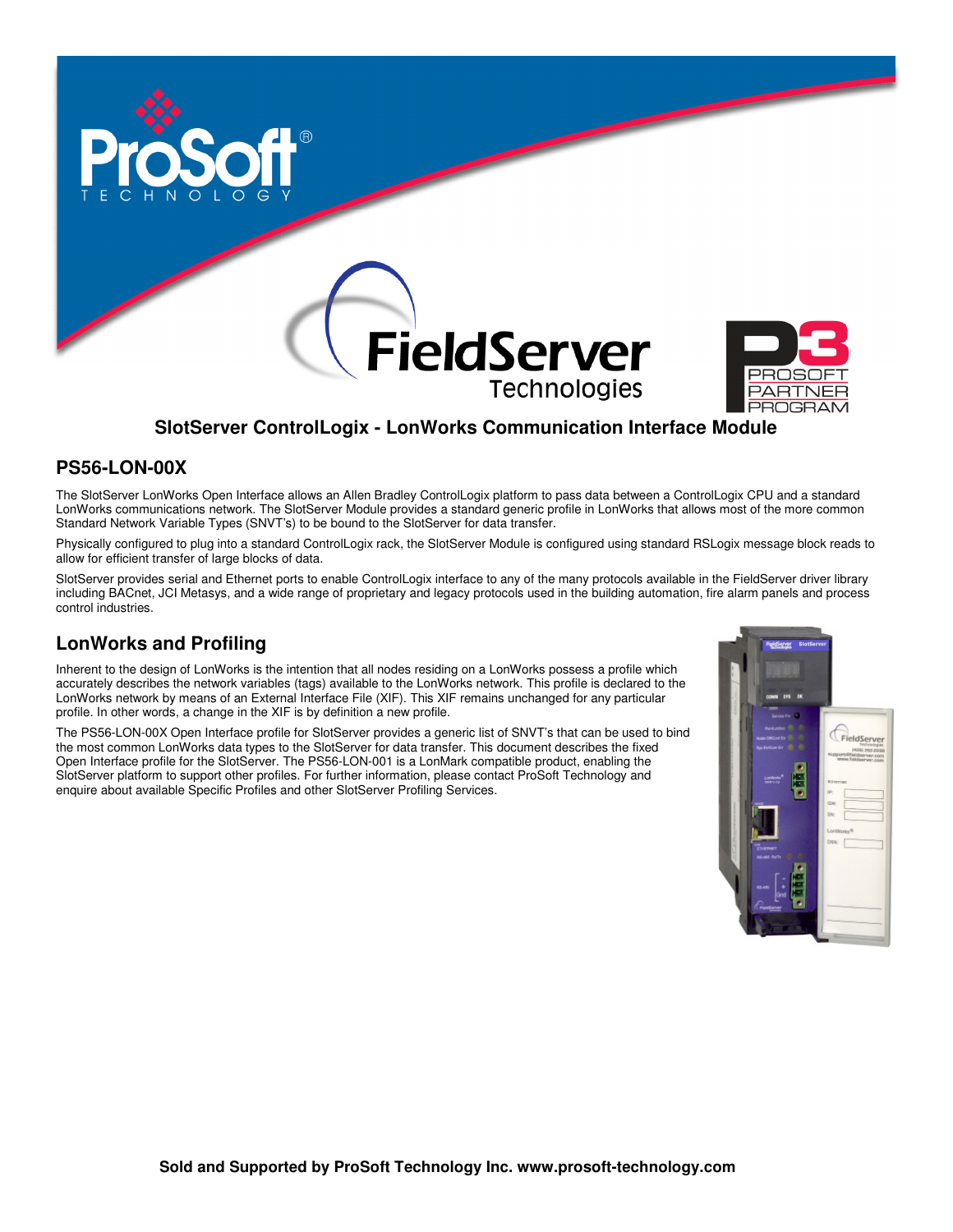### **Input Tags from LonWorks to CPU (Data Table Read):**

| <b>Tag Name</b> | Tag<br>Qty | LonWorks         | <b>SNVT</b> |
|-----------------|------------|------------------|-------------|
|                 |            | <b>SNVT Type</b> | Qty         |
| amp in          | 60         | SNVT amp         | 60          |
| chiller sts in  | 45         | SNVT chlr status | 15          |
| count in        |            | punt f           |             |
| count inc in    | 60         | SNVT_count_inc_f | 60          |
| flow in         | 30         | SNVT flow f      | 30          |
| freq_in         | 30         | SNVT freg hz     | 30          |
| hvac mode in    | 30         | SNVT hvac mode   | 30          |
| hvac sts in     | 105        | SNVT_hvac_status | 15          |
| lev disc in     | 30         | SNVT lev disc    | 30          |
| obj sts in      | 60         | SNVT obj status  | 30          |
| occupancy in    | 60         | SNVT occupancy   | 60          |
| percent in      | 180        | SNVT lev percent | 180         |
| ppm in          | 30         | SNVT ppm         | 30          |
| press in        | 60         | SNVT press       | 60          |
| setpoint_in     | 180        | SNVT setpoint    | 30          |
| state in        | 90         | SNVT state       | 90          |
| switch in       | 360        | SNVT switch      | 180         |
| temp in         | 180        | SNVT_temp_p      | 180         |
| tod event in    | 45         | SNVT tod event   | 15          |
| volt ac in      | 60         | SNVT_volt_ac     | 60          |
| volt_in         | 60         | SNVT volt        | 60          |

### **Output Tags from CPU to LonWorks (Data Table Write):**

|                 | Tag<br>Qty | <b>LonWorks</b>  | <b>SNVT</b> |
|-----------------|------------|------------------|-------------|
| <b>Tag Name</b> |            | <b>SNVT Type</b> | Qty         |
| amp out         | 60         | SNVT amp         | 60          |
| chiller sts out | 45         | SNVT chlr sts    | 15          |
| count out       |            | punt f           |             |
| count outc out  | 60         | SNVT count inc f | 60          |
| flow_out        | 30         | SNVT flow f      | 30          |
| freq out        | 30         | SNVT freg hz     | 30          |
| hvac mode out   | 30         | SNVT hvac mode   | 30          |
| hvac sts out    | 105        | SNVT_hvac_status | 15          |
| lev disc out    | 30         | SNVT lev disc    | 30          |
| obj_sts_out     | 60         | SNVT_obj_status  | 30          |
| occupancy_out   | 60         | SNVT occupancy   | 60          |
| percent_out     | 180        | SNVT_lev_percent | 180         |
| ppm_out         | 30         | SNVT ppm         | 30          |
| press out       | 60         | SNVT_press       | 60          |
| setpoint out    | 180        | SNVT setpoint    | 30          |
| state out       | 90         | SNVT state       | 90          |
| switch out      | 360        | SNVT switch      | 180         |
| temp_out        | 180        | SNVT_temp_p      | 180         |
| tod event out   | 45         | SNVT tod event   | 15          |
| volt_ac_out     | 60         | SNVT_volt_ac     | 60          |
| volt out        | 60         | SNVT volt        | 60          |